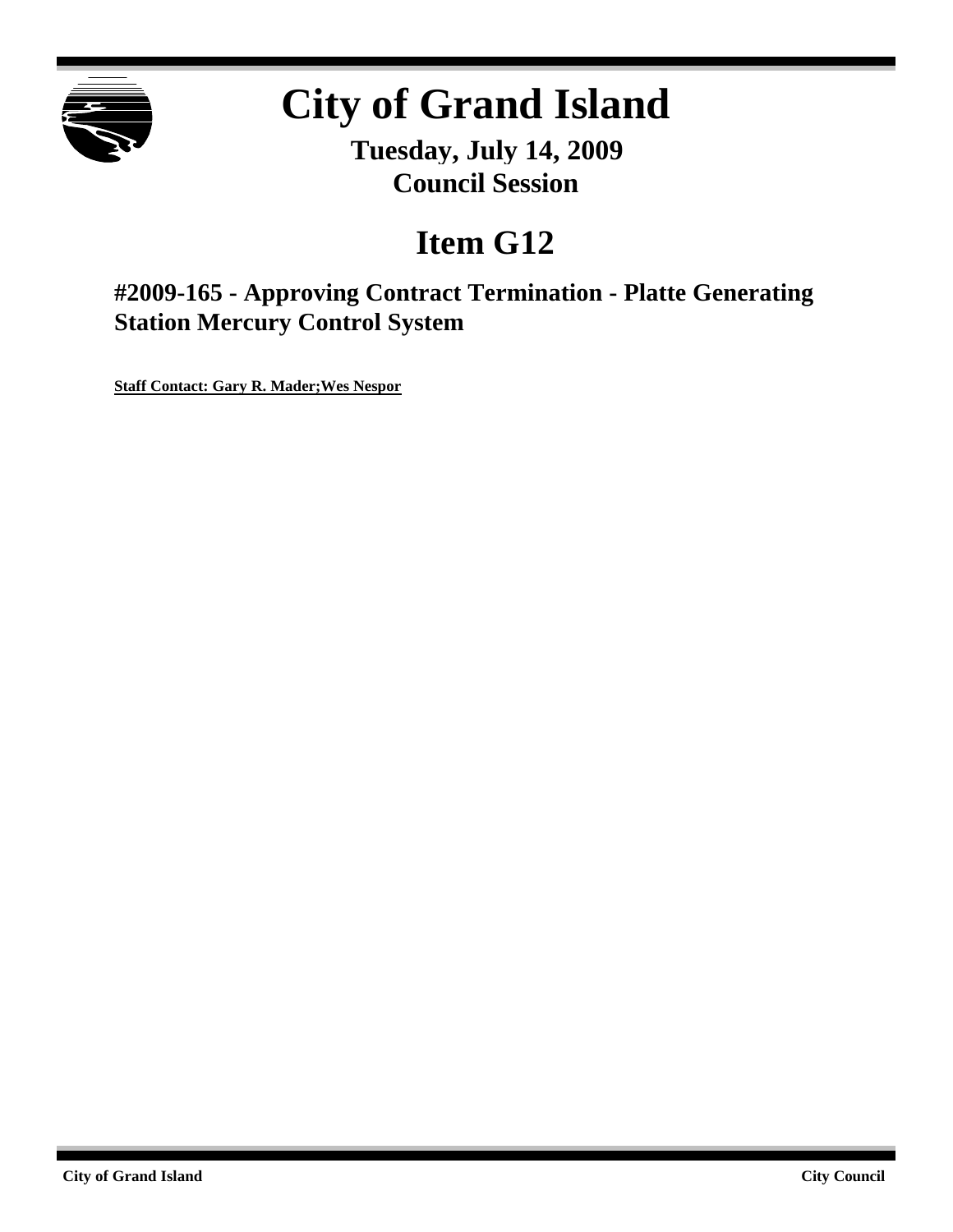### **Council Agenda Memo**

| From:                | Gary R. Mader, Utilities Director<br>Wesley Nespor, Asst. City Attorney/Purchasing |
|----------------------|------------------------------------------------------------------------------------|
| <b>Meeting:</b>      | July 14, 2009                                                                      |
| Subject:             | <b>Contract Termination - PGS Mercury Control System</b>                           |
| Item $\#$ 's:        | $G-12$                                                                             |
| <b>Presenter(s):</b> | Gary R. Mader, Utilities Director                                                  |

#### **Background**

The federally issued Clean Air Mercury Rule (CAMR) capped mercury emissions of all of the nation's power plants by mandating states to implement plans to meet a specified national budget limit of emissions. The City was required by this rule to reduce the annual mercury emissions from the Platte Generating Station in 2010 and make further reductions in 2018, by either installing mercury emission control equipment or purchasing mercury emission allowances. In September 2006, the City authorized Black & Veatch to perform engineering and consulting services regarding this mercury rule. Black & Veatch recommended the addition of mercury control equipment to Platte Generating Station. The Council awarded the bid for the purchase of the required mercury control equipment at the January 22, 2008 Council meeting to SPE-Amerex from Batavia, IL, for \$6,262,839.00.

Two months later, in March, 2008, the Federal District of Columbia Circuit Court of Appeals vacated the CAMR. As a result, EPA's previously promulgated regulatory action was voided, and EPA was tasked with developing new regulation. Because of the court's action, the contract for purchase of the previously required mercury control equipment was placed on hold.

#### **Discussion**

At the time of the court's ruling, it was anticipated that EPA would rapidly revisit their rule making process and develop a revised CAMR in accordance with the court's directions. The Mercury Control System contract was placed on hold. Expedient revision of the CAMR has not occurred. As yet, no replacement regulation has been developed, and there are no indications that the EPA is focused on working on a revised regulation.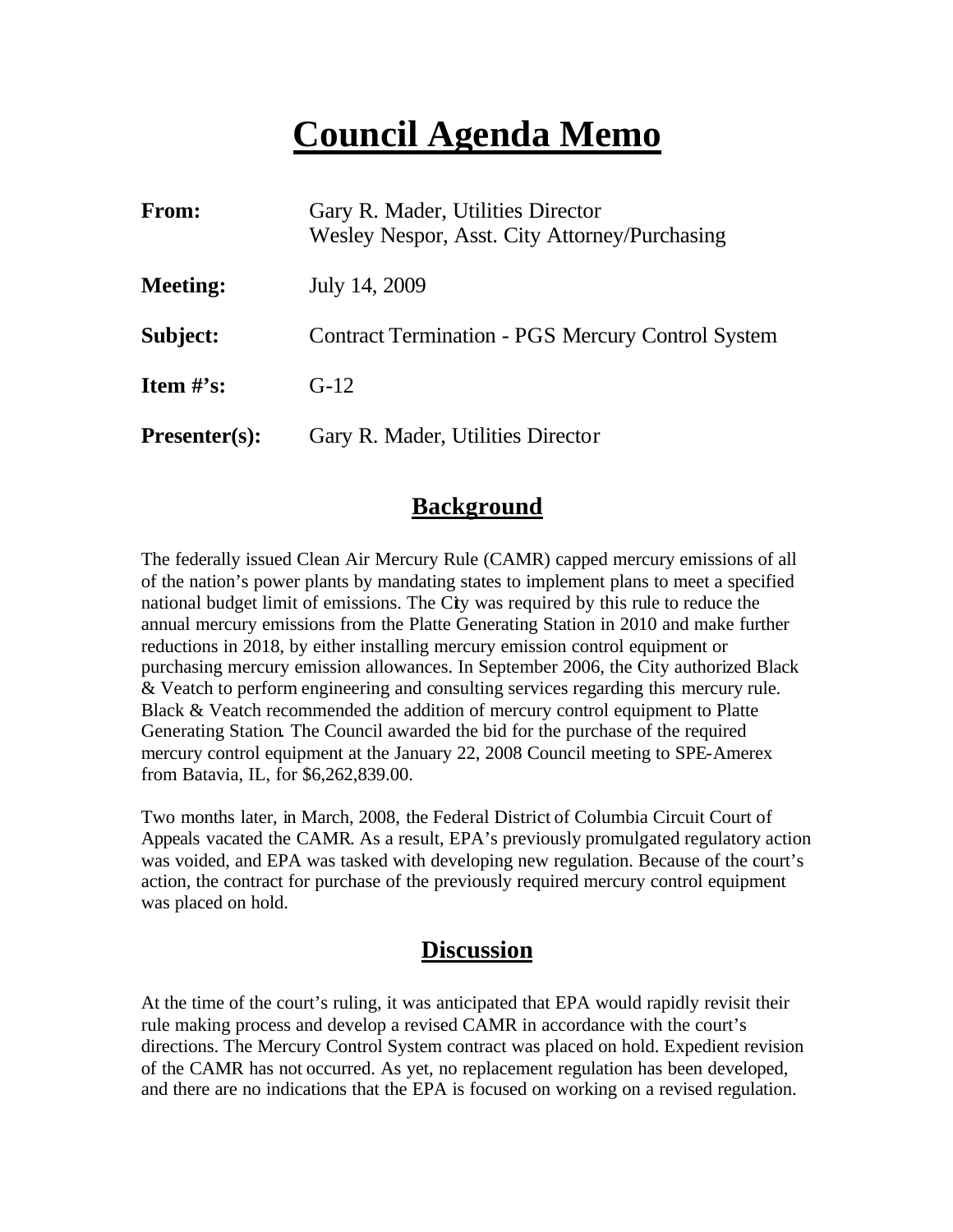It is expected that a revised regulation will not be promulgated for several years. Because of changes in the power plant equipment markets and the economy in general over the last year, it would be very difficult to establish an equitable, adjusted contract price to resume the project at this time. And as time passes, that contract price setting becomes increasingly difficult. Rebidding the project would be the preferred method of equipment acquisition after the lapse of significant time from the original award. Therefore, Utilities Department staff, representatives from Black & Veatch and representatives from SPE Amerex have met to discuss methods to cancel the project, and mutually agreed that cancellation is an appropriate course of action.

The original contract includes specific provisions for mutually agreed contract cancellation. Total expenditures completed to the point of project suspension on this contract were \$437,559.36. The Utilities Department and SPE-Amerex recommend terminating the Platte Generation Station Mercury Control System contract pursuant to Article 00512.18 of the original contract. The full contract is a 487 page document and is available in the office of the City Clerk or the Utilities Department.

#### **Alternatives**

It appears that the Council has the following alternatives concerning the issue at hand. The Council may:

- 1. Move to approve
- 2. Refer the issue to a Committee
- 3. Postpone the issue to future date
- 4. Take no action on the issue

#### **Recommendation**

City Administration recommends that the Council authorize termination the contract for the PGS Mercury Control System with SPE-Amerex of Batavia, IL, with no further liability with respect to claims for reimbursement from SPE-Amerex.

### **Sample Motion**

Move to authorize termination of the contract withSPE-Amerex for the PGS Mercury Control System.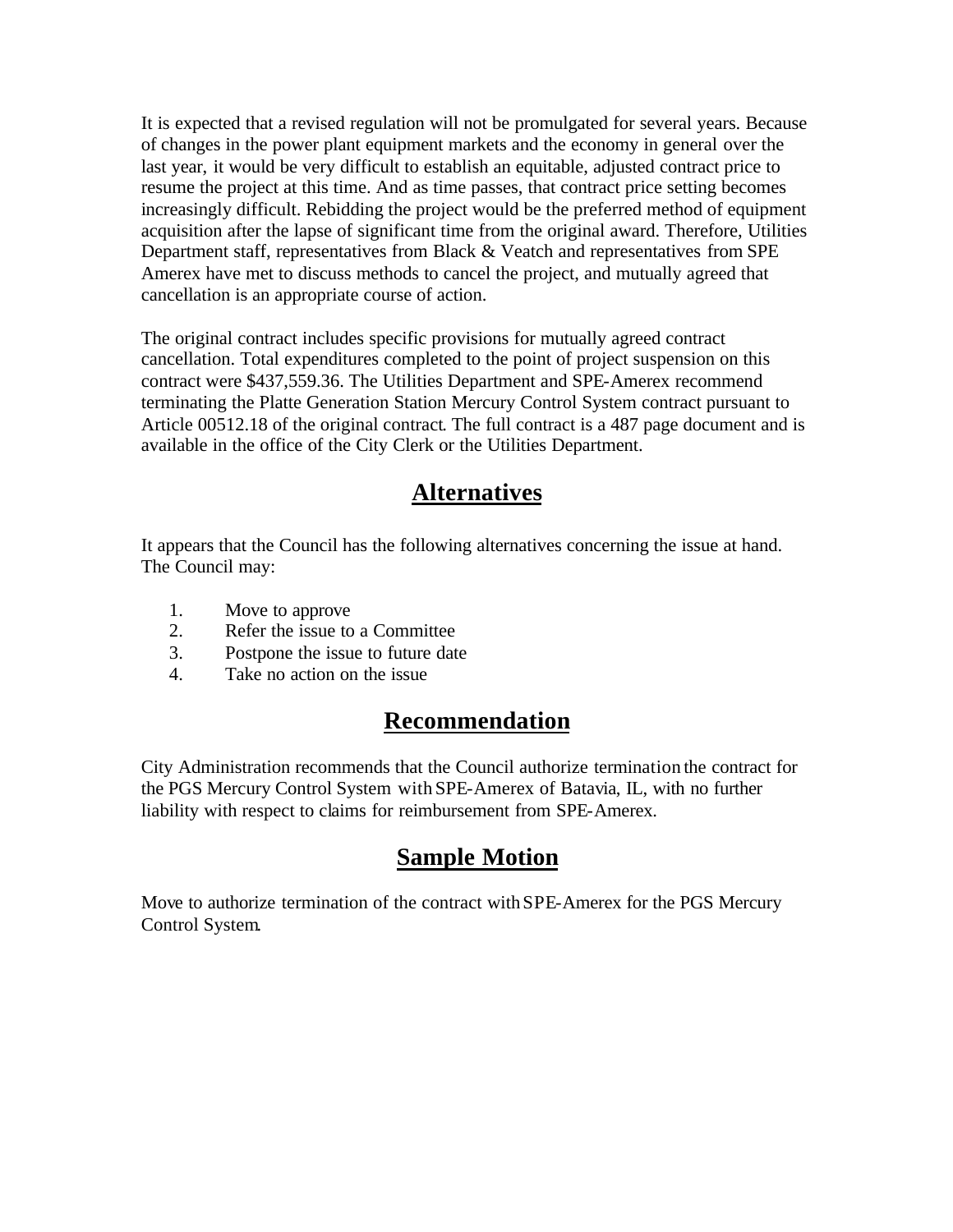

City of Grand Island (CGI) Platte Station Unit 1 Specification 62.0201 Mercury Control System B&V Project 145805.62.0201 June 22, 2009

Attention:

Subject: **Contract Termination** 

The City of Grand Island is terminating the Platte Station Unit 1 Mercury Control Project. Pursuant to Article 00512.18 Termination Without Cause, we are advising you that the contract for Specification 62.0201 Mercury Control System is terminated.

The final contract value for work performed, excluding the cost of the performance and payment bonds, shall be \$437,559.36. SPE Amerex is released from all further liability for meeting the contract requirements. The City of Grand Island shall have no further liability with respect to claims for reimbursement from SPE Amerex.

SPE Amerex should promptly cancel the performance and payment bonds. The City of Grand Island previously reimbursed SPE Amerex for the full amount of the bonds in the amount of \$204,006,00. The refund amount received by SPE Amerex for cancellation of the bonds shall be belong to The City of Grand Island.

Please provide written acknowledgment of receipt of this letter by signing in the space provided below and return immediately. If you have any questions, please call me at (913) 458-4318.

Very truly yours,

**Black & Veatch** 

Curt Brown Project Manager

PURCHASER ACKNOWLEDGEMENT:

SUPPLIER ACKNOWLEDGEMENT:

Name

**Name** 

Title

Title

**Date** 

Date